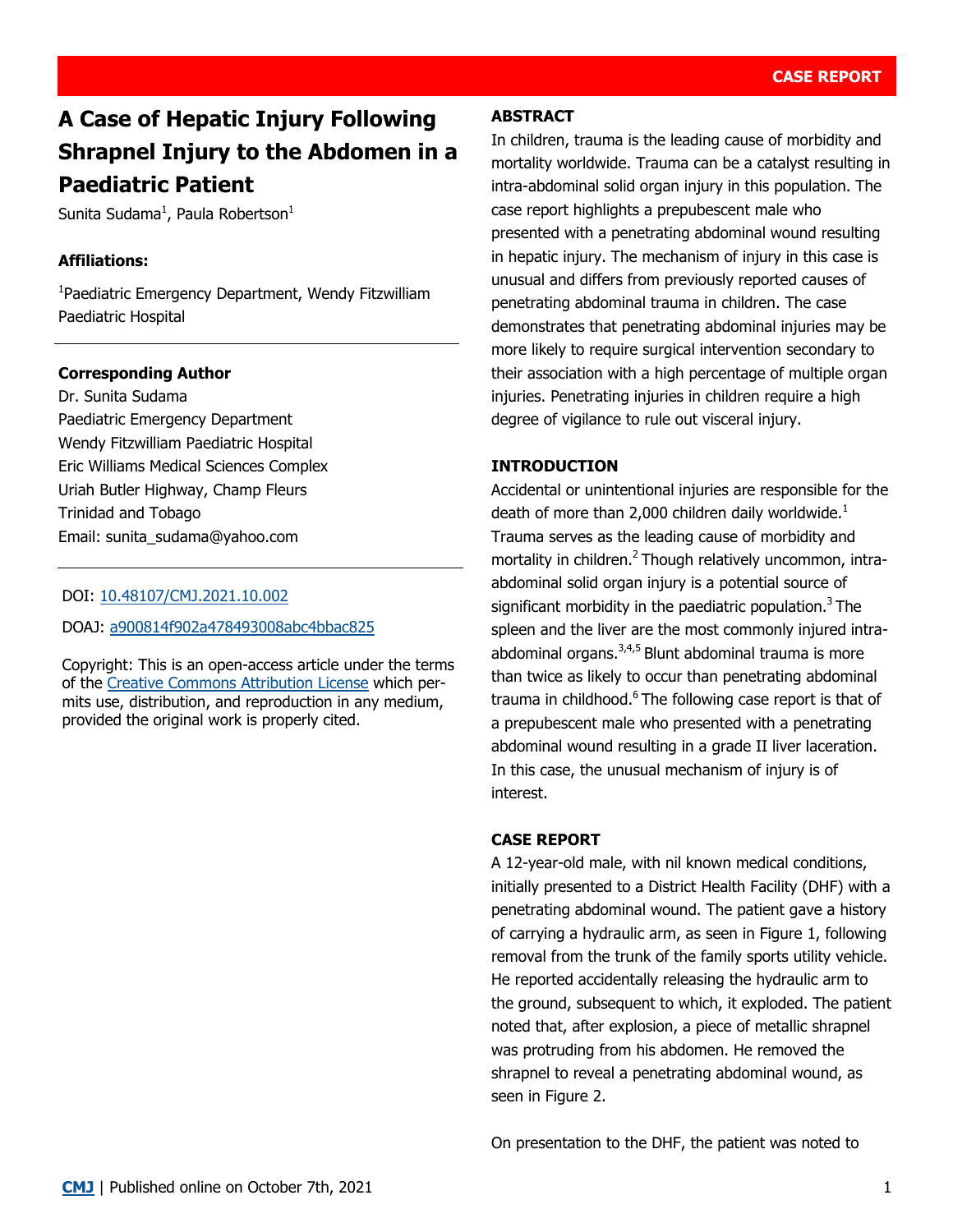have a wound to the abdomen, approximately three centimetres in diameter, superior to umbilicus. It was approximately four centimetres tunnelling into the abdomen. He had generalized abdominal tenderness but no active bleeding. Laboratory investigations at this time showed a white blood cell count of  $9.5 \times 10^3/\mu$ L, haemoglobin of 12.9 g/dL and platelet count of 433 x  $10<sup>3</sup>/\mu$ L. Initial Focused Assessment with Sonography for Trauma (FAST) scan was unremarkable, however, repeated FAST scan prior to transfer to a tertiary-level hospital revealed a small collection of fluid in Morrison's Pouch.

On transfer to a tertiary-level hospital a few hours later, the patient was reassessed by the emergency department personnel. His abdomen was soft but still had generalized tenderness with voluntary guarding. There was no active bleeding at the puncture wound and his haemoglobin and platelet laboratory values were unchanged. However, he was noted to have an elevation in his white blood cell count to 20.8 x  $10^3$ /µL. Repeated FAST at this time again showed a small collection of fluid in Morrison's pouch. He was referred to the surgical team and had a computerized tomography (CT) scan of the abdomen and pelvis with intravenous contrast. CT scan revealed the presence of a liver laceration with haematoma. The liver laceration measured approximately 6.7cm x 3.9cm x 6.3cm and extended from the subcapsular surface to the

**Figure 1: Picture of hydraulic arm similar to the one implicated in the mechanism of injury**



intraparenchymal region. These radiological findings were consistent with a grade II liver injury.

The patient was admitted by the surgical unit to the ward for conservative management. However, he had clinical deterioration with multiple episodes of vomiting and an ill -looking appearance. He was then scheduled for an emergency exploratory laparotomy later that day.

Intraoperatively, normal healthy bowel with bleeding at the rectus muscle and breech of peritoneum and abdomen wall was noted. There was no active bleeding at the liver laceration or injury to the gallbladder. The external wound was debrided and closed. Patient had clinical improvement postoperatively. He was allowed home five days post-surgical intervention with surgical outpatient clinic follow up.

#### **DISCUSSION**

In the paediatric population, though relatively uncommon, intra-abdominal solid organ injury is a potential source of significant morbidity. $3$  The most commonly injured intra-abdominal organs are the spleen and the liver, which are located in the upper abdomen. $3,4,5$  The anatomical construct of the human body offers the ribs as a partial source of protection to the liver. However, in children they are less effective than in adults as the ribs are very pliable in early childhood.

> **Figure 2: Photograph of abdominal wound resulting from shrapnel injury with hydraulic arm**

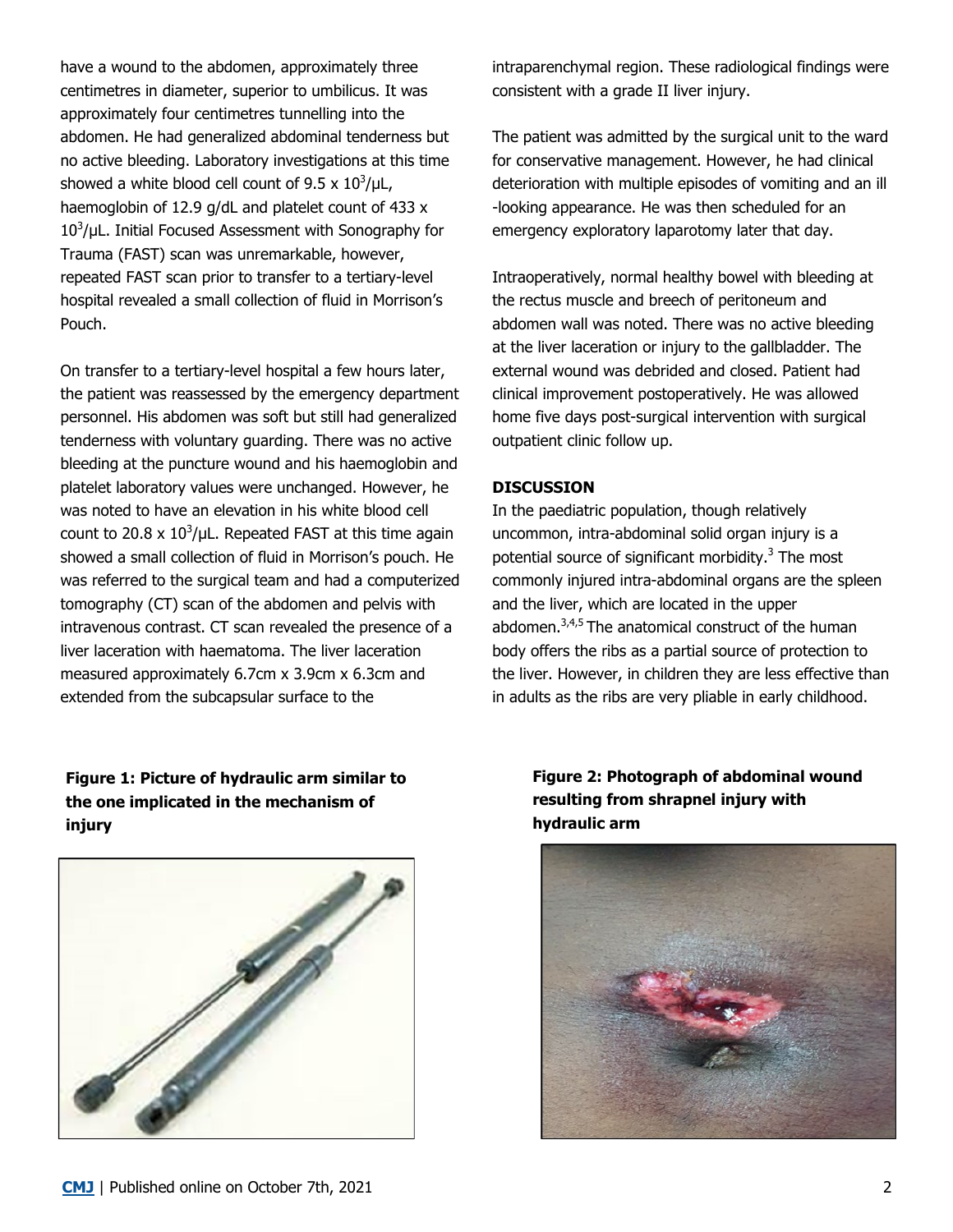Additionally, in the younger paediatric population, the liver and spleen may extend caudally beyond the ribs. In children, larger viscera, less overlying fat, weaker abdominal musculature and the presence of less fibrous stroma tissue in the liver, also increases the potential of abdominal injuries and susceptibility to liver lacerations and bleeding if involved in trauma.<sup>7</sup> The liver is highly vascular as it has a dual blood supply from both the hepatic arteries and portal veins. Hence, injuries to the liver can result in rapid exsanguination resulting in increased risk of morbidity.

Blunt abdominal trauma is more than twice as likely to occur than penetrating abdominal trauma in childhood.<sup>6</sup> The most common mechanism of blunt abdominal trauma in children results from high-energy mechanism injuries, namely road traffic accidents, falls from elevated heights, bicycle accidents and child abuse.<sup>6</sup> Penetrating abdominal injuries, though found to be less common in the paediatric population, are associated with a high percentage of multiple organ injuries that require surgical intervention.<sup>8</sup> This finding is opposite to that found in adults where the hepatic mass appears protective because of its larger size. In children, the internal organs and their close proximity to each other, appears to make surgical intervention necessary for the majority of children with penetrating injury to the hepatic bed, and indicates that this approach should remain the standard of care for paediatric patients.<sup>8</sup> The majority of penetrating abdominal injuries in children have been found to be attributed to gunshot wounds and stab wounds.<sup>8</sup>

The patient's intra-abdominal injury did not result from the previously highly identified causes of penetrating injury. Instead, his was as a result of the shrapnel associated with the accidental explosion of a discarded hydraulic arm used in the opening and closing of the family sports utility vehicle trunk. The effects of penetrating trauma on the human body vary depending on the type of weapon and velocity in which they penetrated. Penetrating injuries from stab-type trauma usually results in local tissue effects along the tract of penetration. Meanwhile, high-velocity projectile injuries tend to result in wider tissue injury due to the effects of cavitation and more than one tract involvement. The projectile itself causes tissue damage along the tract

while energy transfer from deceleration leads to cavitation and rapid collapse of tissue bordering the path of the projectile. Thus, while tissues or structures may not be directly transected as the projectile passes, significant injury can result from transferred ballistic forces.<sup>9</sup> With the possibility of more tracts and transferred ballistic forces, there is an increase likelihood of visceral injuries from shrapnel injury. Hence, surgical intervention rather than conservative management may be more necessary with penetrating injuries from shrapnel.

In cases of trauma, one of the most utilised radiological assessments is that of the FAST exam. It is a bedside assessment utilizing ultrasound technology and though it can identify the presence of blood in the abdominal cavity or pericardial sac, it cannot identify the severity of organ injury. FAST assessment is dependent on operator skills. Its sensitivity and specificity range from 63% to 100% and 95% to  $100\%$ .<sup>10</sup> In hemodynamically-stable patients, CT scans of the abdomen and pelvis with intravenous contrast often follows the FAST scanning in patients with abdominal trauma. It is the best modality for identifying hepatic injuries and allows for grading of the severity of hepatic injury. The administration of intravenous contrast allows for the identification of patients with active extravasation of blood. This is noted by a blushappearance on the CT scan images of the liver. Of note, in the acute setting, magnetic resonance cholangiopancreatography does not have a role as a radiological assessment due to its time-consuming nature. However, it may be used in patients where there is a high suspicion of bile duct injury or leakage.

The American Association for the Surgery of Trauma (AAST) has created a classification to grade hepatic injury. This classification is inclusive of grade I to VI. As seen in Table 1, grade I hepatic injuries are of lesser severity while grade VI hepatic injuries are the most severe liver injuries. The majority of patients who present with grades I, II or III hepatic injuries can be successfully treated with nonoperative management. By comparison, almost two-thirds of grade IV, V or VI hepatic injuries require operative management utilising a laparotomy.<sup>11, 12</sup>

The World Society of Emergency Surgery (WSES) liver trauma management guidelines classifies hepatic injury as seen in Table 2. For WSES grades I to III, in the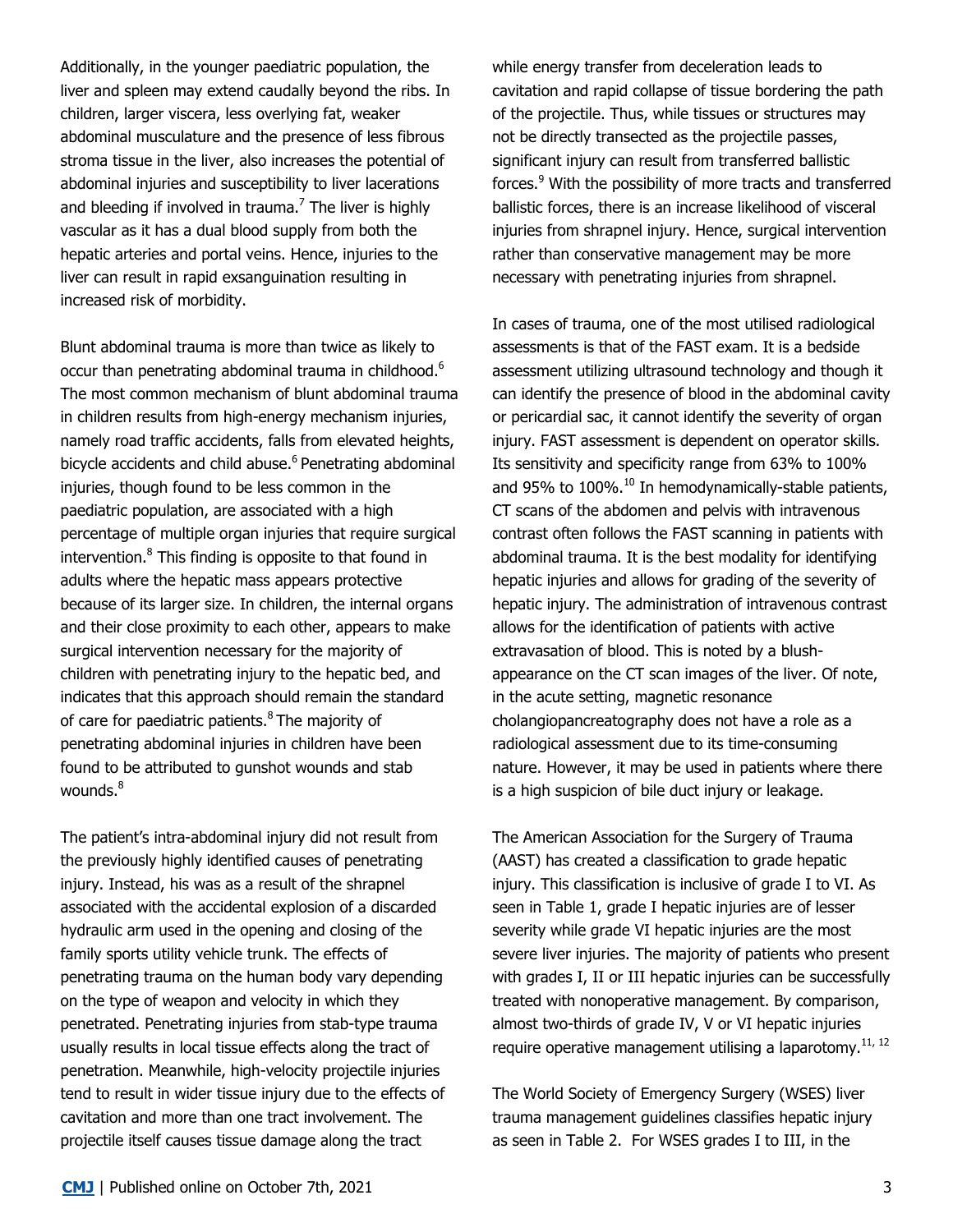| Grade | Description of Hepatic Injury                                                                 |  |  |  |
|-------|-----------------------------------------------------------------------------------------------|--|--|--|
|       | Haematoma: subcapsular, <10% surface area                                                     |  |  |  |
|       | Laceration: capsular tear, <1cm parenchymal depth                                             |  |  |  |
| Н     | Haematoma: subcapsular, 10-50% surface area                                                   |  |  |  |
|       | Haematoma: intraparenchymal <10cm diameter                                                    |  |  |  |
|       | Laceration: capsular tear 1-3cm parenchymal depth, <10cm length                               |  |  |  |
| Ш     | Haematoma: subcapsular, >50% surface area of ruptured subcapsular or parenchymal<br>haematoma |  |  |  |
|       |                                                                                               |  |  |  |
|       | Haematoma: intraparenchymal >10cm                                                             |  |  |  |
|       | Laceration: capsular tear > 3cm parenchymal depth                                             |  |  |  |
|       | Vascular injury with active bleeding contained within liver parenchyma                        |  |  |  |
| IV    | Laceration: parenchymal disruption involving 25-75% hepatic lobe or involves 1-3              |  |  |  |
|       | Couinaud segments                                                                             |  |  |  |
|       | Vascular injury with active bleeding breaching the liver parenchyma into the peritoneum       |  |  |  |
|       | Laceration: parenchymal disruption involving >75% of hepatic lobe                             |  |  |  |
|       | Vascular: juxtahepatic venous injuries (retrohepatic vena cava/central major hepatic          |  |  |  |
|       | veins)                                                                                        |  |  |  |
| VI    | Vascular: hepatic avulsion                                                                    |  |  |  |

**Table 2: World Society of Emergency Surgery (WSES) Liver Trauma Classification**

|          | WSES Grade     | AAST Grade | Hemodynamic Status |
|----------|----------------|------------|--------------------|
| Minor    | WSES grade I   | I-II       | <b>Stable</b>      |
| Moderate | WSES grade II  |            | Stable             |
| Severe   | WSES grade III | TV-V       | Stable             |
| Severe   | WSES grade IV  | T-VT       | Jnstable           |

absence of a positive blush sign on contrast enhanced CT scan or signs of early aneurysm, non-operative management is suggested. Conservative management is inclusive of serial clinical, laboratory and radiological evaluation. In the event of suspected abdominal lesions or patient becoming hemodynamically or clinically unstable, management proceeds to operative management. Operative management is also indicated in hemodynamically unstable patients and in non-responsive patients with WSES grade IV. $^{13}$ 

The patient in this case had a grade II liver laceration which can be classified as a WSES grade I injury and is generally conservatively managed. The initial management plan by the surgical team involved conservative management of the liver laceration and healing by secondary intention to the open abdominal

wound. However, with the patient's clinical deterioration, the decision was made to progress to intraoperative intervention to rule out the possibility of any previously undetected intra-abdominal injury and close the open abdominal wound. This modification to the management plan was more in keeping with the findings that surgical intervention is necessary for the majority of children with penetrating injury to the hepatic bed, and indicates that clinicians should always have a high degree of suspicion for visceral injuries in patients with penetrating abdominal injuries.<sup>8</sup>

## **CONCLUSION**

In paediatrics, penetrating abdominal injuries are associated with a high percentage of multiple organ injuries and may be more likely to require surgical intervention. Hence, a high degree of vigilance to rule out